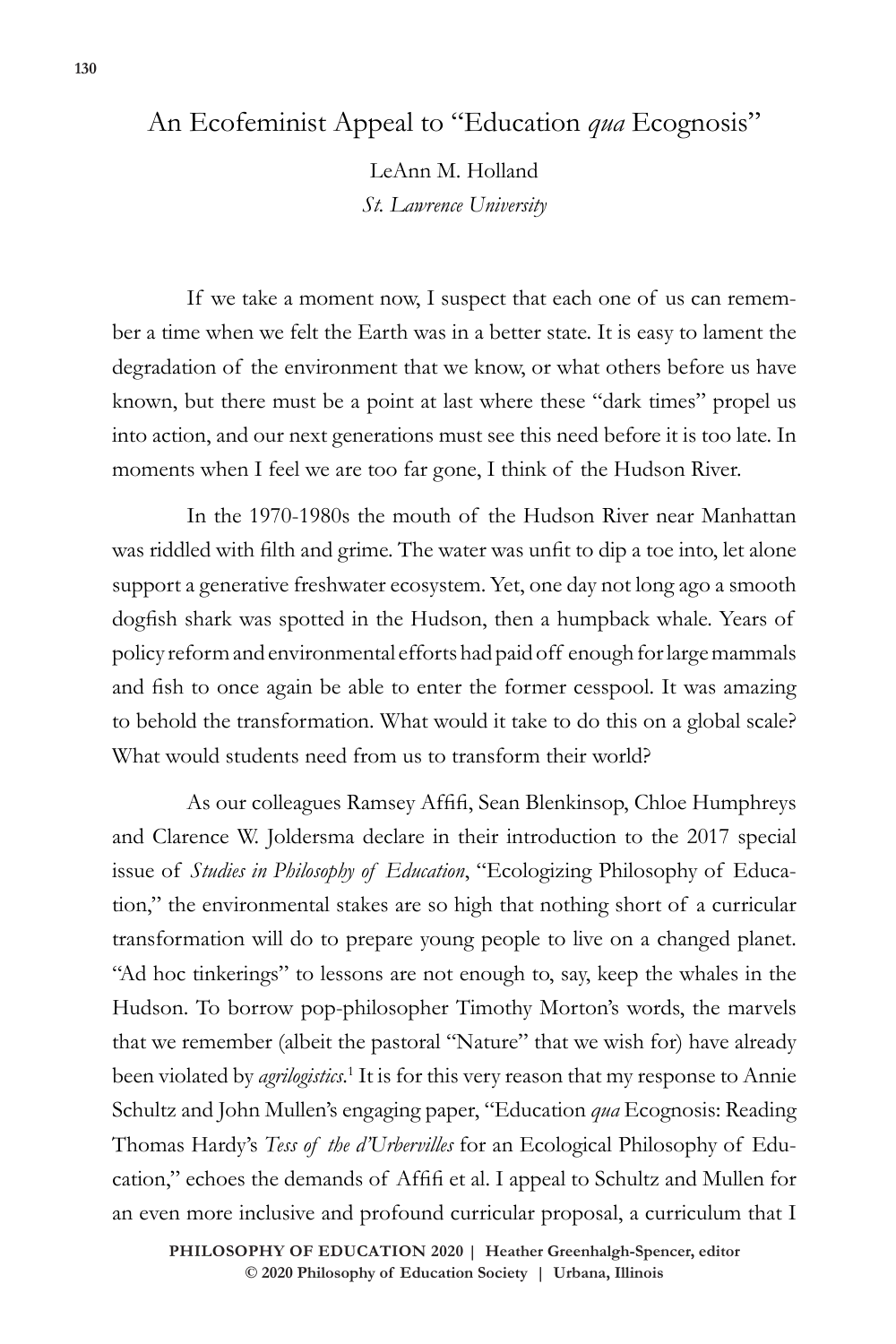believe Maxine Greene would argue updates the canon to include voices of feminist ecocriticism.

By reading Hardy with an ecological resolve, it indeed seems impossible to imagine anything but driving environmentalism behind his novels.<sup>2</sup> To support their argument for *Tess*, Schultz and Mullen include Maxine Greene's book *The Public School and the Private Vision* in the conversation about the importance of literature—of aesthetics and art more generally really—to "provoke and invoke" us to rethink the world. This, I believe is the brilliance of their paper, to connect Greene's wide-awakeness to Morton's dark ecology, because they are able to demonstrate how we might still garner impact from something as seemingly subtle as a Romantic-era novel. Let us not underestimate art's power to transform through imagination! So herein I will focus on what I suspect Greene might say about this project.

Greene noted in passing to our aesthetics of education class in fall 2012, in the last few years she lived, that she hoped still someday to complete the long-awaited rewrite of her book *The Public School and the Private Vision*, first published in 1965.<sup>3</sup> Although there had been a new preface to the 2007 version, Greene still admitted often that she felt it was not enough. She called upon her classes and her teaching assistant, Daiyu Suzuki, to continuously supply her with books to read to "update her vision." Greene frequently cited Dewey as saying that we must break "the crust of conventional consciousness," a sentiment that aligns with Morton's mission.<sup>4</sup> In "Diversity and Inclusion: Toward a Curriculum for Human Beings," Greene explains her growth since 1965 when speaking of others rebelling against objectification (which Morton's object-oriented ontology circumvents):

This, of course, arouses me as a feminist, knowing how much there still is to clarify, how much there still is to resist. I am aware (how could I not be?) of the gaps in history and literature where women's lives and ways of knowing are concerned. I know how much had to be hidden and repressed in my life and in lives like mine, if there was to be acceptance by a profession long governed by masculinized and traditional norms. Quite obviously, this intensifies my desire to discover what can be meant by a truly inclusive society and a curriculum for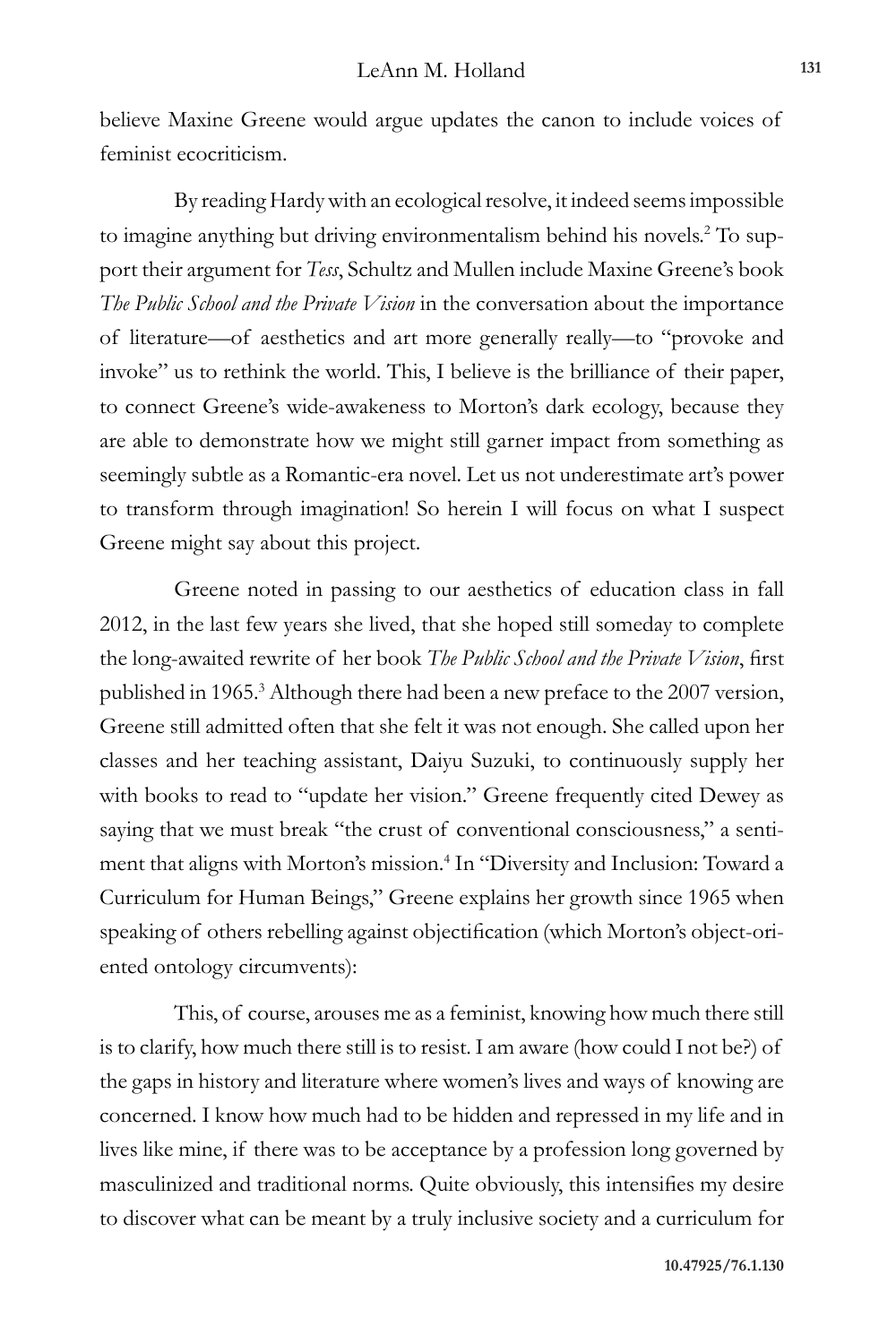human beings.<sup>5</sup>

She continues by saying that "imagination cannot be counted on to summon up visions of the romantic, the celestial, the harmonious," which is correct for *ecognosis*, because the imagination arising from *Tess ought* to be a dark vision.<sup>6</sup> However, Greene adds, "because I believe that encounters with the arts can awaken us to alternative possibilities of existing, of being human, of relating to others, of *being* other, that I argue for their centrality in curriculum."7 In a way, we can say that Tess is that "other," and Tess is intwined with Nature, but do we get a clear enough vision of Nature as *being other* too? Greene names feminist scholar Elizabeth Minnich, who, "warns against making [women's] scholarship merely additive to what has been recognized as knowledge, or simply mainstreaming it . . . she stresses the need to transform the curriculum," because there is the "tendency of the dominant few . . . to define themselves not only as the inclusive kind of human but also as the norm and the ideal."8 This reminds me again of Affifi et al.

P.L. Thomas identifies with Greene a trap where a text can covertly indoctrinate students into the system we seek to eradicate:

American literature is replete with works that explore the corrupting influences of many of the traditional forces associated with America; the irony, of course, is that these works are the core of the traditional American literature canon, speaking against the very system that schools tacitly support. Through these paradoxes, Greene recognizes that schools in the U.S. practice "the long tradition of socialization through schooling." . . . In other words, ideal students in the traditional context can simultaneously explain the themes addressing the corrupted American Dream in Fitzgerald's *The Great Gatsby* (1925) while also filling their transcripts with all the right data in order to go to the best colleges . . . In a perverse cycle, *The Great Gatsby* serves as a conduit for students to enter the exact system about which Fitzgerald sought to warn his readers, a system that very well may have brought about his own unhappiness and untimely death. $^9$ 

If we seek to upturn the curriculum, *should* we support Hardy by choosing the most colonizing, bucolic English countryside to illustrate *agrilogistics*? Like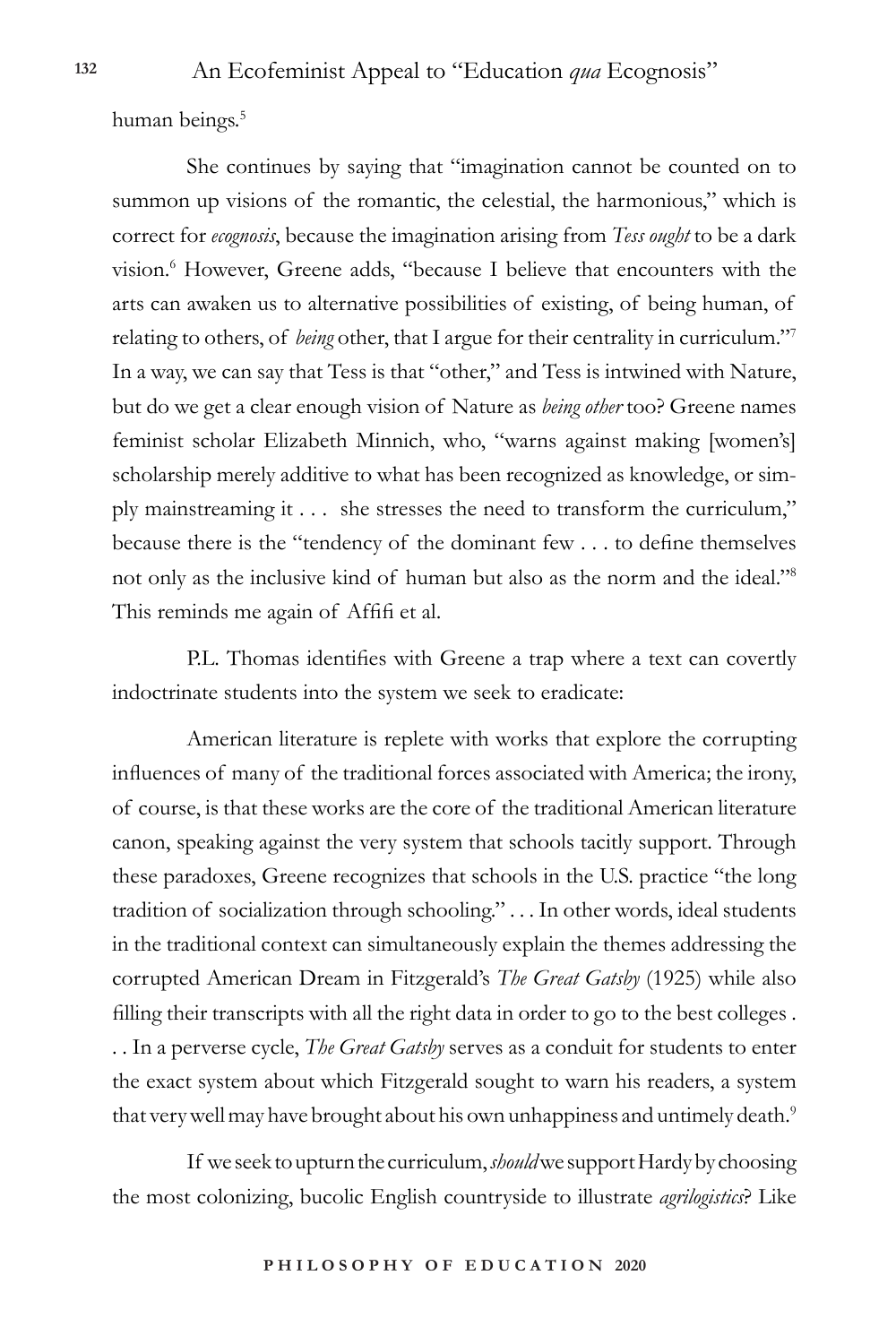Schultz, Mullen, Greene and Morton, I am fascinated by impressive literary prose, even the idea of residing in the "darkness" of the world, but where might this leave our students? Would this actually result in feelings toward *ecognosis* or just in a perpetuation of the same classical educations we have honored? Perhaps we must instead consider a curriculum that is modernly ecofeminist, or at the very least, non-anthropocentric.

In conclusion, we appear to be on the dirty Hudson in education. While Schultz and Mullen illustrate a beautiful way to share *ecognosis* with students, without a feminist ecocritical lens, it does not live up to the fervent demand of the day. It is for this reason that I have aligned my response with philosopher Maxine Greene, whom I believe, in her much later years, proposed an apt response to the curricular dilemma we face here: revise the canon to be more inclusive.

1 For some intriguing critiques of Morton's dark ecology, particularly on similarities with early Donna Haraway and Carolyn Merchant, see Ariel Salleh, "The Anthropocene: Thinking in 'Deep Geological Time' or Deep Libidinal Time?," *International Critical Thought* 6, no. 3 (2016): 422-33; Noel Castree, "Strange Ecology," *new formations: a journal of culture/ theory/politics* 75 (Spring 2012): 167-71; Ursula K. Heise, "Review of Timothy Morton's *Hyperobjects,*" *Critical Inquiry* 41, no. 2 (2015): 460-61.

2 See Morton's ideas of sustainability in Hardy in A.G. Tait, "Sustainability, 'Collectivity' and Thomas Hardy's Vision of All Life," *Green Letters* 19, no. 1 (2015): 50-62.

3 Greene's awakening to feminism is confirmed by other former students' accounts. Nancy Lesko, "Feeling the Teacher: A Phenomenological Perspective on Maxine Greene's Pedagogy," in *The Passionate Mind of Maxine Greene: 'I Am… Not Yet*,*'* ed. William F. Pinar (London: Falmer Press, 1998), 238. For